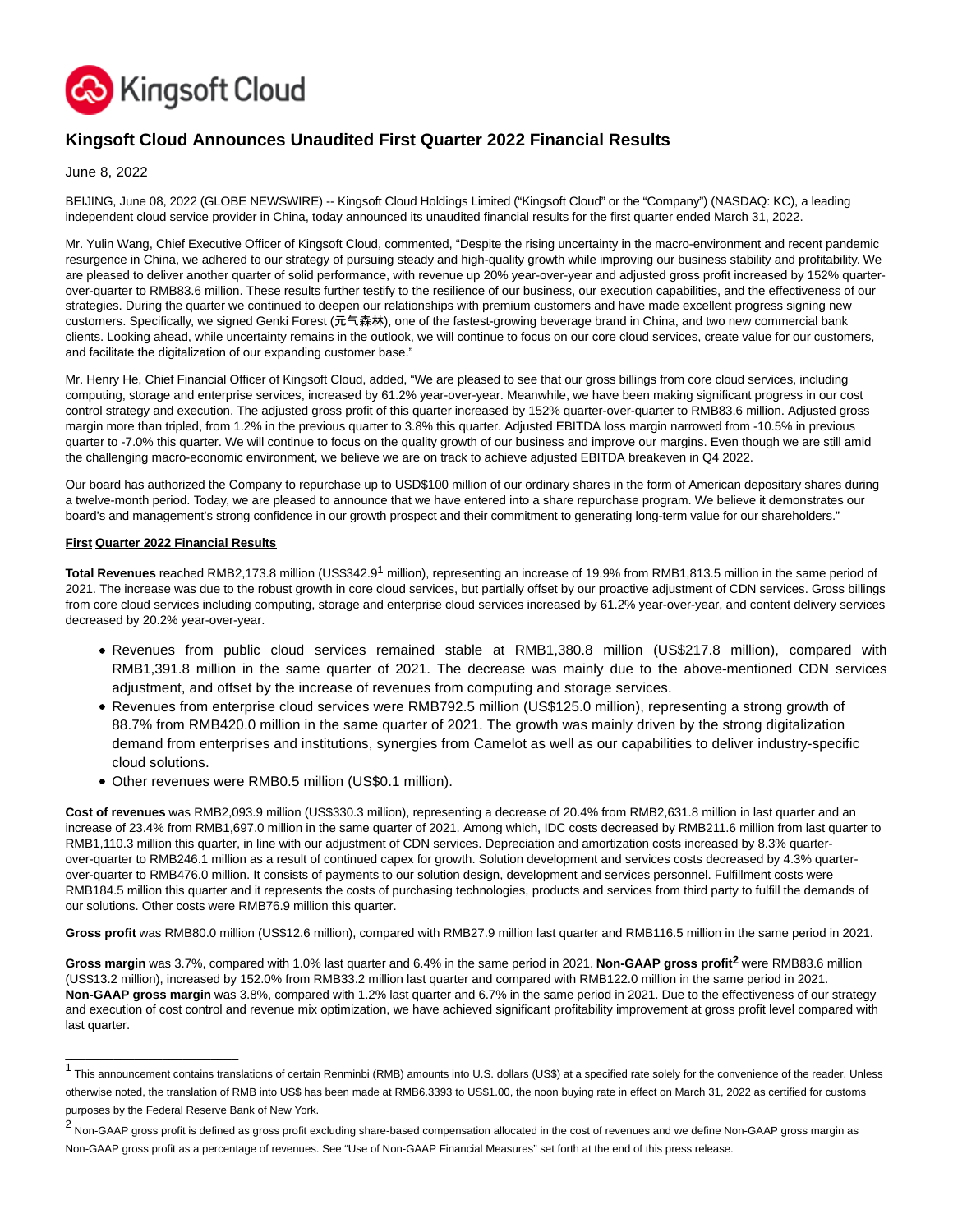**Total operating expenses** were RMB612.8 million (US\$96.7 million), compared with RMB698.6 million last quarter and RMB468.6 million in the same period in 2021. The quarter-over-quarter decrease was mainly due to our effective expense control and organization adjustment in line with our overall business strategy.

**Selling and marketing expenses** were RMB144.4 million (US\$22.8 million), compared with RMB177.1 million last quarter and RMB112.8 million in the same period in 2021.

**General and administrative expenses** were RMB221.8 million (US\$35.0 million), compared with RMB243.3 million last quarter and RMB91.2 million in the same period in 2021.

**Research and development expenses** were RMB246.6 million (US\$38.9 million), compared with RMB278.2 million last quarter and RMB264.6 million in the same period in 2021.

**Operating loss** was RMB532.8 million (US\$84.1 million), compared with operating loss of RMB670.7 million last quarter and RMB352.1 million in the same quarter of 2021.

**Net loss** was RMB554.8 million (US\$87.5 million), compared with net loss of RMB482.2 million last quarter and RMB382.2 million in the same quarter of 2021. The increase of net loss was mainly due to the change of foreign exchange and the valuation adjustment of certain investees.

**Non-GAAP net loss** was RMB450.9 million (US\$71.1 million), compared with net loss of RMB556.2 million last quarter and RMB218.4 million in the same quarter of 2021.

**Non-GAAP EBITDA** was RMB-152.2 million (US\$-24.0 million), compared with RMB-278.0 million last quarter and RMB-48.6 million in the same quarter of 2021. **Non-GAAP EBITDA margin** was -7.0%, compared with -10.5% last quarter and -2.7% in the same quarter of 2021.

**Basic and diluted net loss per share** was RMB0.15 (US\$0.02), compared with RMB0.13 last quarter and RMB0.11 in the same quarter of 2021.

**Cash and cash equivalents and short-term investments** were RMB5,604.0 million (US\$884.0 million) as of March 31, 2022, compared to RMB6,708.6 million as of December 31, 2021.

**Outstanding ordinary shares** were 3,653,179,567 as of March 31, 2022, equivalent to about 243,545,304 ADSs.

#### **Business Outlook**

For the second quarter of 2022, the Company expects total revenues to be between RMB2.0 billion and RMB2.2 billion, representing a year- over-year growth of -8.0% to 1.2%. It is mainly due to the off-line fulfillment delay of enterprise cloud, amid the short-term Covid-19 resurgence. We will continue to embrace opportunities post pandemic. The Company also expects our adjusted gross margin will be higher in the second quarter than in first quarter and the adjusted EBITDA margin will breakeven in the fourth quarter of 2022. This forecast reflects the Company's current and preliminary views on the market and operational conditions, which are subject to change.

#### **Conference Call Information**

The Company will hold a conference call on Wednesday, June 8, 2022, at 8:00 A.M. Eastern Time (8:00 P.M. Beijing/Hong Kong Time on the same day) to discuss the financial results.

Participants can register for the conference call by navigating t[o http://apac.directeventreg.com/registration/event/3950119.](https://www.globenewswire.com/Tracker?data=np2Nc4oDRcKRwbm4HC9FMM2IPuTVFQwCL-qvX4wOrtgJGuNER2RGCAmVUHw5BfUd5sirZDPKKmKmV5Yui7JoSUjlhf9nw2iN8VqIb18rjL6y1Mq2Nndxv1T0zrvDzFhC0pSrPbdxiXJ0XIHEl0OjakZHM3I5GI4iMwvt_FOBI6Ji1kIBpyRu6WQ_KRXq1U3o) Once preregistration has been completed, participants will receive dial-in numbers, direct event passcode, and a unique registrant ID.

To join the conference, simply dial the number in the calendar invite you receive after preregistering, enter the passcode followed by your registrant ID, and you will join the conference instantly.

A live and archived webcast of the conference call will also be available at the Company's investor relations website at [http://ir.ksyun.com/.](https://www.globenewswire.com/Tracker?data=np2Nc4oDRcKRwbm4HC9FMKL2sN38jTrQvoKNPdEUToR1KMvlCHtZcDdIUN6P-_G5zURD3vIcfFbYzeni-4IhLQ==)

#### **Use of Non-GAAP Financial Measures**

The unaudited condensed consolidated financial information is prepared in conformity with accounting principles generally accepted in the United States of America ("U.S. GAAP"). In evaluating our business, we consider and use certain non-GAAP measures, Non-GAAP gross profit, Non-GAAP gross margin, Non-GAAP EBITDA, Non-GAAP EBITDA margin, Non-GAAP net loss and Non-GAAP net loss margin, as supplemental measures to review and assess our operating performance. The presentation of these non-GAAP financial measures is not intended to be considered in isolation or as a substitute for the financial information prepared and presented in accordance with U.S. GAAP. We define Non-GAAP gross profit as gross profit excluding share-based compensation allocated in the cost of revenues, and we define Non-GAAP gross margin as Non-GAAP gross profit as a percentage of revenues. We define Non-GAAP net loss as net loss excluding share-based compensation, foreign exchange (gain) loss, other gain, net and other (income) expense, net, and we define Non-GAAP net loss margin as adjusted net loss as a percentage of revenues. We define Non-GAAP EBITDA as Non-GAAP net loss excluding interest income, interest expense, income tax expense and depreciation and amortization, and we define Non-GAAP EBITDA margin as Non-GAAP EBITDA as a percentage of revenues. We present these non-GAAP financial measures because they are used by our management to evaluate our operating performance and formulate business plans. We also believe that the use of these non-GAAP measures facilitates investors' assessment of our operating performance.

These non-GAAP financial measures are not defined under U.S. GAAP and are not presented in accordance with U.S. GAAP. These non-GAAP financial measures have limitations as analytical tools. One of the key limitations of using these non-GAAP financial measures is that they do not reflect all items of income and expense that affect our operations. Further, these non-GAAP measures may differ from the non-GAAP information used by other companies, including peer companies, and therefore their comparability may be limited.

We compensate for these limitations by reconciling these non-GAAP financial measures to the nearest U.S. GAAP performance measure, all of which should be considered when evaluating our performance. We encourage you to review our financial information in its entirety and not rely on a single financial measure.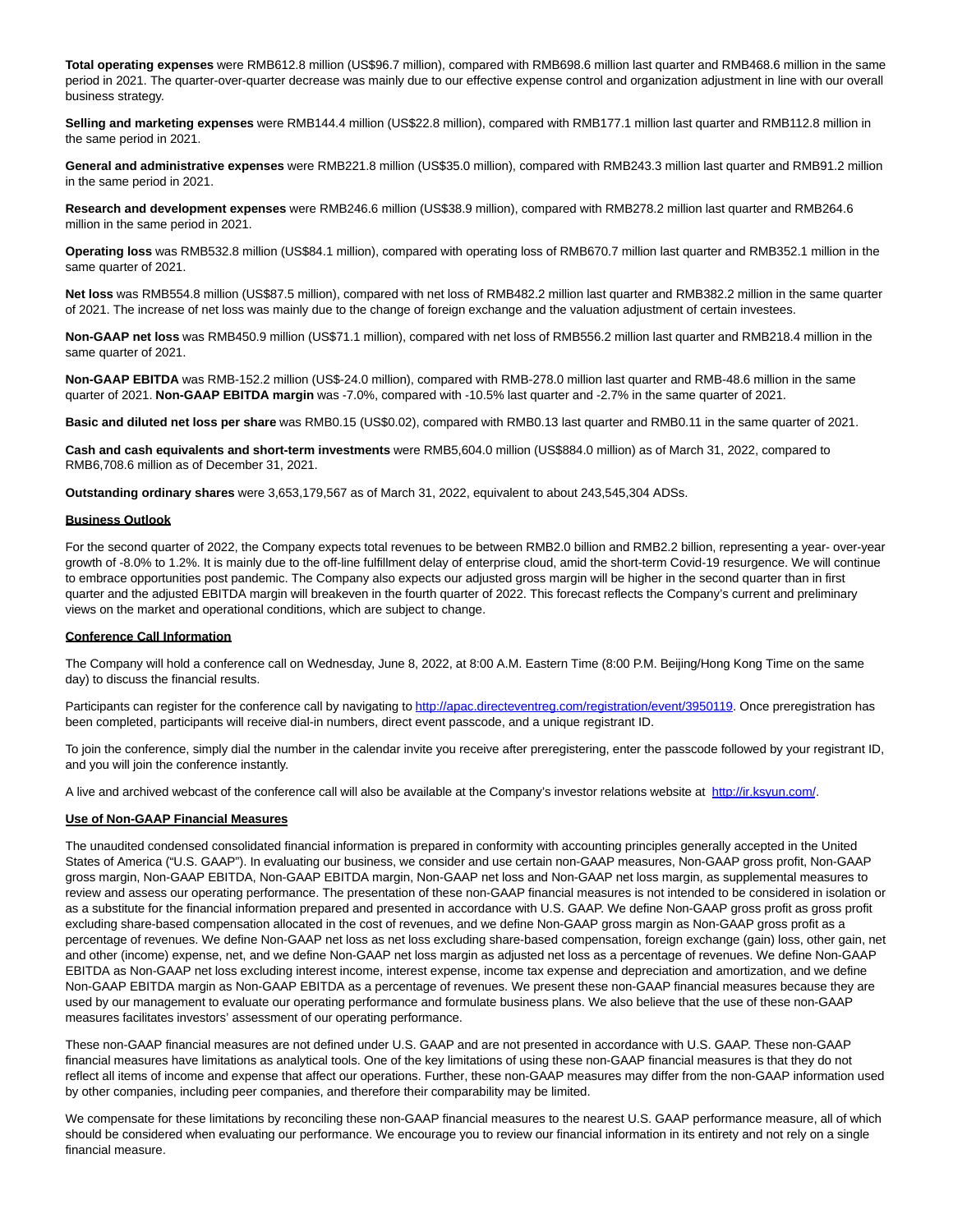### **Exchange Rate Information**

This press release contains translations of certain RMB amounts into U.S. dollars at specified rates solely for the convenience of readers. Unless otherwise noted, all translations from RMB to U.S. dollars, in this press release, were made at a rate of RMB6.3393 to US\$1.00, the noon buying rate in effect on March 31, 2022 as certified for customs purposes by the Federal Reserve Bank of New York.

### **Safe Harbor Statement**

This announcement contains forward-looking statements. These statements are made under the "safe harbor" provisions of the U.S. Private Securities Litigation Reform Act of 1995. These forward-looking statements can be identified by terminology such as "will," "expects," "anticipates," "future," "intends," "plans," "believes," "estimates" and similar statements. Among other things, the Business Outlook, and quotations from management in this announcement, as well as Kingsoft Cloud's strategic and operational plans, contain forward-looking statements. Kingsoft Cloud may also make written or oral forward-looking statements in its periodic reports to the U.S. Securities and Exchange Commission ("SEC"), in its annual report to shareholders, in press releases and other written materials and in oral statements made by its officers, directors or employees to first parties. Statements that are not historical facts, including but not limited to statements about Kingsoft Cloud's beliefs and expectations, are forward-looking statements. Forward-looking statements involve inherent risks and uncertainties. A number of factors could cause actual results to differ materially from those contained in any forward-looking statement, including but not limited to the following: Kingsoft Cloud's goals and strategies; Kingsoft Cloud's future business development, results of operations and financial condition; relevant government policies and regulations relating to Kingsoft Cloud's business and industry; the expected growth of the cloud service market in China; the expectation regarding the rate at which to gain customers, especially Premium Customers; Kingsoft Cloud's ability to monetize the customer base; fluctuations in general economic and business conditions in China; the impact of the COVID-19 to Kingsoft Cloud's business operations and the economy in China and elsewhere generally; China's political or social conditions and assumptions underlying or related to any of the foregoing. Further information regarding these and other risks is included in Kingsoft Cloud's filings with the SEC. All information provided in this press release and in the attachments is as of the date of this press release, and Kingsoft Cloud does not undertake any obligation to update any forward-looking statement, except as required under applicable law.

#### **About Kingsoft Cloud Holdings Limited**

Kingsoft Cloud Holdings Limited (NASDAQ: KC) is a leading independent cloud service provider in China. With extensive cloud infrastructure, cuttingedge cloud-native products based on vigorous cloud technology research and development capabilities, well-architected industry-specific solutions and end-to-end fulfillment and deployment, Kingsoft Cloud offers comprehensive, reliable and trusted cloud service to customers in strategically selected verticals.

For more information, please visit: [http://ir.ksyun.com.](https://www.globenewswire.com/Tracker?data=np2Nc4oDRcKRwbm4HC9FMFh0lesJli8JILLnsH6sj1_HbbOhlkq73PaClId9-FR_C-bAf8T9Wgj7bixZ63qHIQ==)

#### **For investor and media inquiries, please contact:**

Kingsoft Cloud Holdings Limited Nicole Shan Tel: +86 (10) 6292-7777 Ext. 6300 Email[: ksc-ir@kingsoft.com](https://www.globenewswire.com/Tracker?data=Exu2DCAZYhIw0dlJu1Ve3COjP-EhtFj-thYYdD6CaQTNVuWhQ2Cgn0BTol4y1tZd3z6CfpgxzHXcdRS1gKghAELagieV-RfrBqgifScEfZg=)

Christensen In China Mr. Eric Yuan Phone: +86-10-5900-1548 Email[: eyuan@christensenir.com](https://www.globenewswire.com/Tracker?data=HDQv5JGKp13P3ZtZ39lT_3DO1OAsWAu2IncfACG0vPtIY7FPzhEz4I2KQp6ztSjOgcD0MrURjpZc011zvu1TzlNrZAC9itJcmVDKIx1wOM4=)

In US Ms. Linda Bergkamp Phone: +1-480-6143004 Email[: lbergkamp@christensenir.com](https://www.globenewswire.com/Tracker?data=2SIHMLBcBgzVFdQ00zJlg2mdjcA1Y4AJjK_wwGlz-wns_-jg89wlpyh_7_6Yza4BFE2SmOIz0i4iu_1Hoyl3A-rX09bIRIKFY2weGAXHeK3DDqxdpHM0TKodW7t9I61H)

### **KINGSOFT CLOUD HOLDINGS LIMITED UNAUDITED CONDENSED CONSOLIDATED BALANCE SHEETS (All amounts in thousands)**

|                                  | Dec 31,<br>2021 | Mar 31.<br>2022 | Mar 31,<br>2022 |
|----------------------------------|-----------------|-----------------|-----------------|
|                                  | <b>RMB</b>      | <b>RMB</b>      | US\$            |
| <b>ASSETS</b>                    |                 |                 |                 |
| <b>Current assets:</b>           |                 |                 |                 |
| Cash and cash equivalents        | 4,217,528       | 3,219,414       | 507,850         |
| Restricted cash                  | 239.093         | 163.025         | 25,717          |
| Accounts receivable, net         | 3,570,975       | 3,525,311       | 556,104         |
| Short-term investments           | 2,491,056       | 2,384,549       | 376,153         |
| Prepayments and other assets     | 1,687,021       | 1,669,145       | 263,303         |
| Amounts due from related parties | 207,143         | 311,306         | 49,107          |
| <b>Total current assets</b>      | 12,412,816      | 11,272,750      | 1,778,234       |
| Non-current assets:              |                 |                 |                 |
| Property and equipment, net      | 2,364,103       | 2,421,162       | 381,929         |
| Intangible assets, net           | 1,169,767       | 1,121,818       | 176,962         |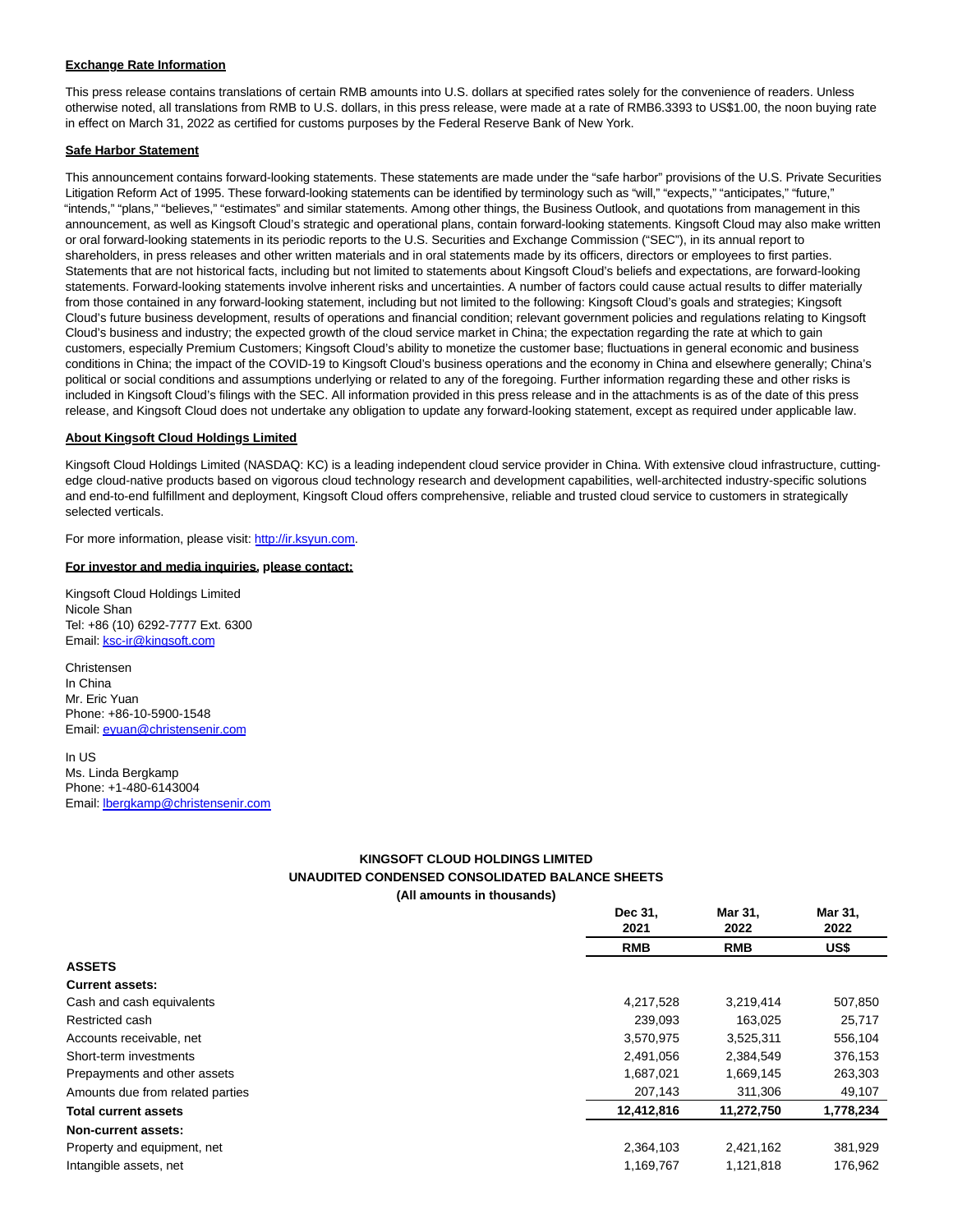| Prepayments and other assets                                      | 29,066        | 23,817      | 3,757       |
|-------------------------------------------------------------------|---------------|-------------|-------------|
| <b>Equity investments</b>                                         | 207,166       | 211,744     | 33,402      |
| Goodwill                                                          | 4,625,115     | 4,609,847   | 727,185     |
| Amounts due from related parties                                  | 5,758         | 5,758       | 908         |
| Operating lease right-of-use assets                               | 256,451       | 265,322     | 41,854      |
| Deferred tax assets, net                                          | 7,798         | 3,637       | 574         |
| <b>Total non-current assets</b>                                   | 8,665,224     | 8,663,105   | 1,366,571   |
| <b>Total assets</b>                                               | 21,078,040    | 19,935,855  | 3,144,805   |
| <b>LIABILITIES AND SHAREHOLDERS' EQUITY</b>                       |               |             |             |
| <b>Current liabilities:</b>                                       |               |             |             |
| Short-term bank loans                                             | 1,348,166     | 1,491,144   | 235,222     |
| Accounts payable                                                  | 2,938,632     | 2,580,718   | 407,098     |
| Accrued expenses and other current liabilities                    | 2,223,840     | 1,843,193   | 290,757     |
| Income tax payable                                                | 60,217        | 41,482      | 6,544       |
| Amounts due to related parties                                    | 836,435       | 824,737     | 130,099     |
| Current operating lease liabilities                               | 108,590       | 111,759     | 17,630      |
| <b>Total current liabilities</b>                                  | 7,515,880     | 6,893,033   | 1,087,350   |
| <b>Non-current liabilities:</b>                                   |               |             |             |
| Deferred tax liabilities                                          | 205,889       | 198,946     | 31,383      |
| Amounts due to related parties                                    | 472,882       | 414,152     | 65,331      |
| Other liabilities                                                 | 1,232,677     | 1,239,669   | 195,553     |
| Non-current operating lease liabilities                           | 158,289       | 173,664     | 27,395      |
| <b>Total non-current liabilities</b>                              | 2,069,737     | 2,026,431   | 319,662     |
| <b>Total liabilities</b>                                          | 9,585,617     | 8,919,464   | 1,407,012   |
| Shareholders' equity:                                             |               |             |             |
| Ordinary shares                                                   | 24,782        | 24,824      | 3,916       |
| Additional paid-in capital                                        | 18,245,801    | 18,341,302  | 2,893,269   |
| Accumulated deficit                                               | (7, 458, 752) | (8,012,001) | (1,263,862) |
| Accumulated other comprehensive loss                              | (207, 882)    | (219, 621)  | (34, 644)   |
| <b>Total Kingsoft Cloud Holdings Limited shareholders' equity</b> | 10,603,949    | 10,134,504  | 1,598,679   |
| Noncontrolling interests                                          | 888,474       | 881,887     | 139,114     |
| <b>Total equity</b>                                               | 11,492,423    | 11,016,391  | 1,737,793   |
| Total liabilities and shareholders' equity                        | 21,078,040    | 19,935,855  | 3,144,805   |
|                                                                   |               |             |             |

# **KINGSOFT CLOUD HOLDINGS LIMITED UNAUDITED CONDENSED CONSOLIDATED STATEMENTS OF COMPREHENSIVE LOSS (All amounts in thousands, except for share and per share data)**

|                                     |                 | <b>Three Months Ended</b> |                 |                 |  |  |
|-------------------------------------|-----------------|---------------------------|-----------------|-----------------|--|--|
|                                     | Mar 31,<br>2021 | Dec 31,<br>2021           | Mar 31,<br>2022 | Mar 31,<br>2022 |  |  |
|                                     | <b>RMB</b>      | <b>RMB</b>                | <b>RMB</b>      | US\$            |  |  |
| Revenues:                           |                 |                           |                 |                 |  |  |
| Public cloud services               | 1,391,833       | 1,530,476                 | 1,380,807       | 217,817         |  |  |
| Enterprise cloud services           | 420,032         | 1,128,775                 | 792,509         | 125,015         |  |  |
| <b>Others</b>                       | 1,667           | 479                       | 493             | 78              |  |  |
| <b>Total revenues</b>               | 1,813,532       | 2,659,730                 | 2,173,809       | 342,910         |  |  |
| Cost of revenues                    | (1,697,029)     | (2,631,839)               | (2,093,851)     | (330, 297)      |  |  |
| Gross profit                        | 116,503         | 27,891                    | 79,958          | 12,613          |  |  |
| Operating expenses:                 |                 |                           |                 |                 |  |  |
| Selling and marketing expenses      | (112, 826)      | (177,081)                 | (144, 405)      | (22, 779)       |  |  |
| General and administrative expenses | (91, 177)       | (243,315)                 | (221, 763)      | (34, 982)       |  |  |
| Research and development expenses   | (264,636)       | (278,202)                 | (246, 633)      | (38, 905)       |  |  |
| <b>Total operating expenses</b>     | (468,639)       | (698, 598)                | (612, 801)      | (96, 666)       |  |  |
| <b>Operating loss</b>               | (352, 136)      | (670, 707)                | (532, 843)      | (84, 053)       |  |  |
| Interest income                     | 17,746          | 20,601                    | 21,157          | 3,337           |  |  |
| Interest expense                    | (3,866)         | (27, 208)                 | (34,066)        | (5, 374)        |  |  |
| Foreign exchange (loss) gain        | (48, 375)       | 47,363                    | (18, 741)       | (2,956)         |  |  |
|                                     |                 |                           |                 |                 |  |  |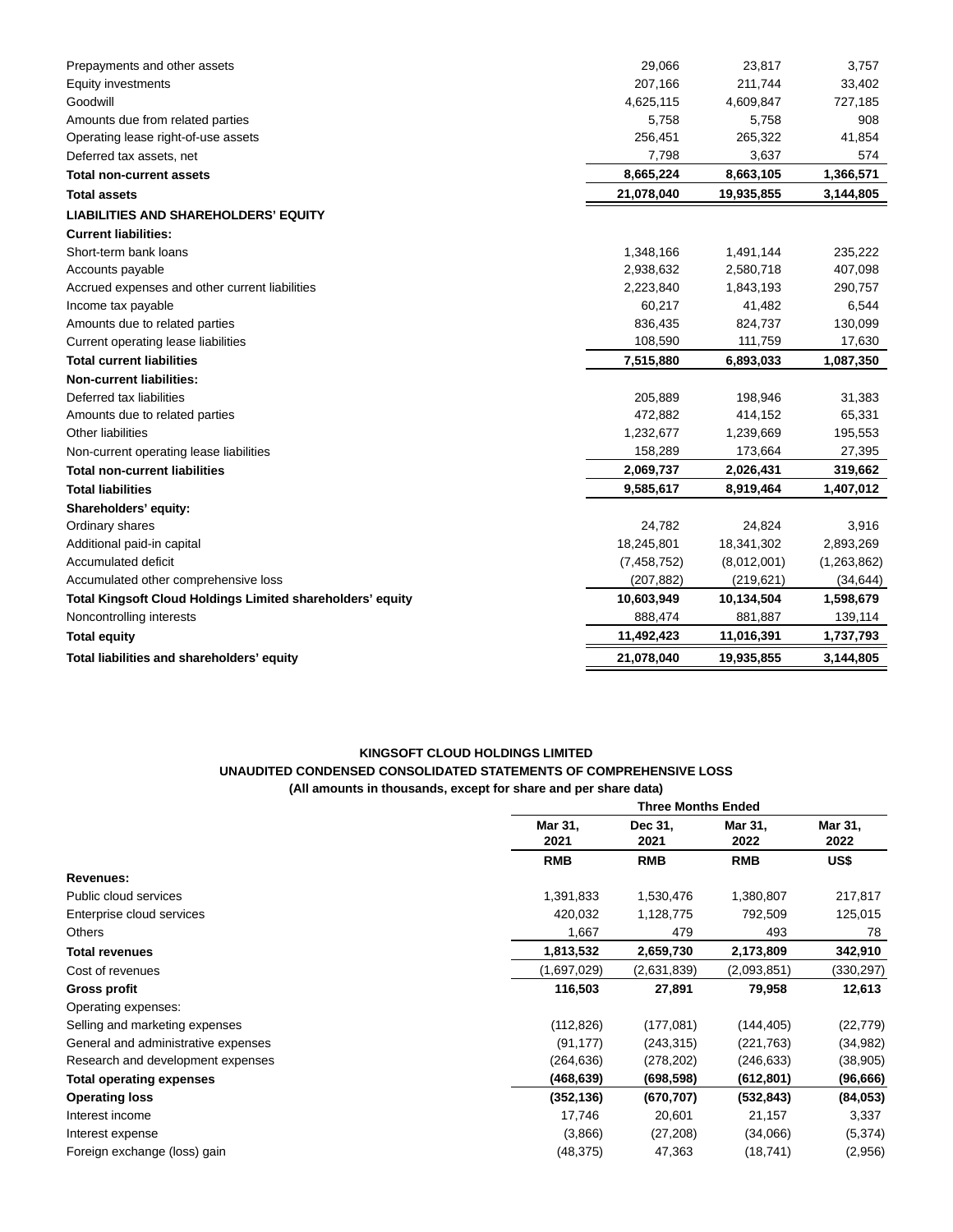| 5,782         | 62,467        | (12,035)      | (1,898)       |
|---------------|---------------|---------------|---------------|
| 1,926         | 89,253        | 20,038        | 3,161         |
| (378, 923)    | (478, 231)    | (556, 490)    | (87, 783)     |
| (3,286)       | (3,982)       | 1,670         | 263           |
| (382, 209)    | (482, 213)    | (554, 820)    | (87, 520)     |
| 255           | (4,287)       | (1,571)       | (248)         |
| (382, 464)    | (477, 926)    | (553, 249)    | (87, 272)     |
|               |               |               |               |
| (0.11)        | (0.13)        | (0.15)        | (0.02)        |
|               |               |               |               |
| 3,343,336,997 | 3,630,916,768 | 3,648,282,282 | 3,648,282,282 |
|               |               |               |               |
| 70,773        | (119, 133)    | (9,764)       | (1,540)       |
| (311, 436)    | (601, 346)    | (564, 584)    | (89,060)      |
| 255           | (4, 420)      | 408           | 64            |
| (311, 691)    | (596, 926)    | (564, 992)    | (89, 124)     |
|               |               |               |               |

## **KINGSOFT CLOUD HOLDINGS LIMITED RECONCILIATION OF GAAP AND NON-GAAP RESULTS (All amounts in thousands, except for percentage)**

|                                     |                 | <b>Three Months Ended</b> |                 |                 |  |  |
|-------------------------------------|-----------------|---------------------------|-----------------|-----------------|--|--|
|                                     | Mar 31,<br>2021 | Dec 31.<br>2021           | Mar 31.<br>2022 | Mar 31.<br>2022 |  |  |
|                                     | <b>RMB</b>      | <b>RMB</b>                | <b>RMB</b>      | US\$            |  |  |
|                                     | 116.503         | 27,891                    | 79.958          | 12,613          |  |  |
|                                     |                 |                           |                 |                 |  |  |
| - Share-based compensation expenses | 5.499           | 5.280                     | 3.619           | 571             |  |  |
|                                     | 122,002         | 33,171                    | 83,577          | 13,184          |  |  |

### **KINGSOFT CLOUD HOLDINGS LIMITED RECONCILIATION OF GAAP AND NON-GAAP RESULTS (All amounts in thousands, except for percentage)**

| - -<br><b>Three Months Ended</b> |                 |                        |
|----------------------------------|-----------------|------------------------|
| Mar 31,<br>2021                  | Dec 31,<br>2021 | <b>Mar 31,</b><br>2022 |
| 6.4%                             | 1.0%            | 3.7%                   |
| 6.7%                             | 1.2%            | 3.8%                   |

## **KINGSOFT CLOUD HOLDINGS LIMITED RECONCILIATION OF GAAP AND NON-GAAP RESULTS (All amounts in thousands, except for percentage)**

| <b>Three Months Ended</b> |                 |                 |                 |
|---------------------------|-----------------|-----------------|-----------------|
| Mar 31,<br>2021           | Dec 31,<br>2021 | Mar 31.<br>2022 | Mar 31.<br>2022 |
| <b>RMB</b>                | <b>RMB</b>      | <b>RMB</b>      | US\$            |
| (382, 209)                | (482, 213)      | (554, 820)      | (87, 520)       |

Adjustments: